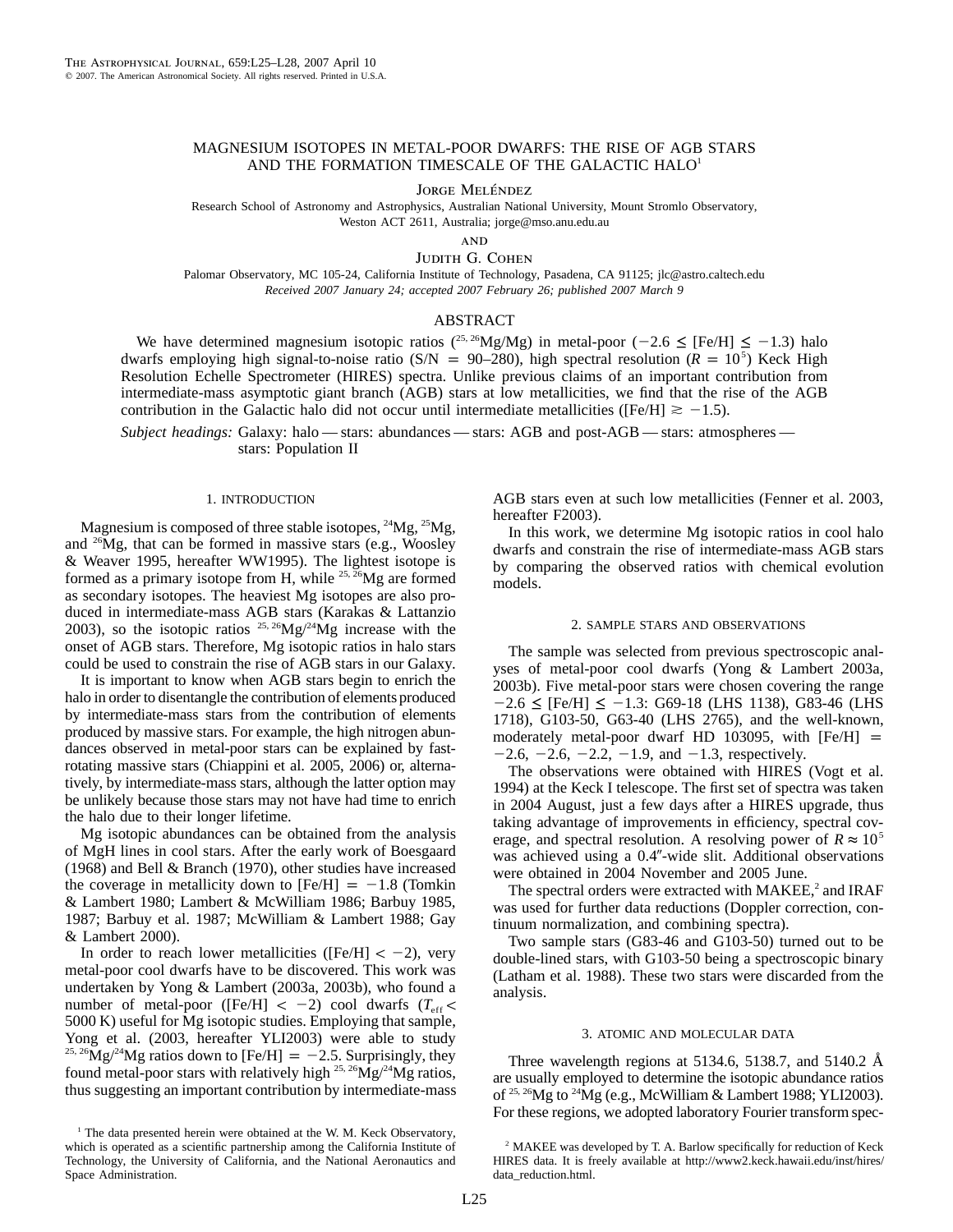TABLE 1 Atmospheric Parameters and Mg Isotopic Ratios

|             | $E_{R-V}$ | $T_{\rm eff}$ | $\log g$       | [Fe/H]         | $v_{\rm mic}$ | $v_{\rm mac}$ | $\chi^2$ FIT |                                                         | EYE FIT    |               |
|-------------|-----------|---------------|----------------|----------------|---------------|---------------|--------------|---------------------------------------------------------|------------|---------------|
| ID          | (mae)     | (K)           | $(\text{dex})$ | $(\text{dex})$ | $(km s^{-1})$ | $(km s^{-1})$ | $^{25}$ Mg   | $^{26}Mg$                                               | $^{25}$ Mg | $^{26}Mg$     |
| $HD$ 103095 | 0.000     | 5010          | 4.60           | $-1.35$        | 0.5           | 3.0           |              | $2.4 \pm 1.3$ $2.8 \pm 1.6$ $3.5 \pm 1.5$ $3.3 \pm 1.5$ |            |               |
| $G63-40$    | 0.005     | 4686          | 4.81           | $-1.86$        | 0.3           | 2.0           |              | $0.5 \pm 2.2$ $1.2 \pm 1.4$                             | $\cdots$   | $1.0 \pm 2.0$ |
| $G69-18$    | 0.030     | 4480          | 4.75           | $-2.60$        | 0.3           | 1.5           |              | $0.9 \pm 2.0$ $1.5 \pm 2.2$                             | $\ddots$   | $1.0 \pm 2.0$ |

Note all expressed as percentages. Note to  $^{24}Mg + ^{25}Mg + ^{26}Mg$  and are expressed as percentages.

troscope measurements of the isotopic  $24$ ,  $25$ ,  $26$ MgH lines obtained by Bernath et al. (1985).

In addition, outside the recommended regions, laboratory wavenumbers for <sup>24</sup>MgH were taken from Bernath et al. (1985), and the corresponding  $^{25, 26}$ MgH line positions were computed by adding the theoretical isotopic shifts to the laboratory  $^{24}$ MgH wavenumbers. The <sup>25, 26</sup>MgH isotopic shifts were calculated using the relative reduced mass of  $25.26$ MgH to  $24$ MgH.

The energy levels were calculated using molecular constants by Shayesteh et al. (2004), and we adopted a dissociation energy of 1.27 eV (Balfour & Lindgren 1978). Oscillator strengths were obtained from transition probabilities given by Weck et al. (2003).

Molecular  $C<sub>2</sub>$  lines are also present in the same region, so a line list of  $C_2$  lines was also implemented. Laboratory wavenumbers were taken from Amiot (1983) and Prasad & Bernath (1994). The rotational strengths (Hönl-London factors) were computed following Kovacs (1961), and we adopted an oscillator band strength of  $f_{00} = 0.03$  (see Grevesse et al. 1991). Excitation potentials were computed using the molecular constants of Prasad & Bernath (1994), and a dissociation energy of 6.297 eV (Urdahl et al. 1991) was adopted.

Atomic lines present in the region were also included. The initial line list was based in the work of Barbuy (1985), and lines were added or discarded based on spectral synthesis of both the Sun and Arcturus spectra.

In previous works, the macroturbulence has been determined mainly using two lines: Ni I  $\lambda$ 5115.4 and Ti I  $\lambda$ 5145.5 (e.g., McWilliam & Lambert 1988; YLI2003). For the two more metal-poor stars in our sample, these lines became too weak, so we additionally used lines of Fe I and Ca I present in the  $5569 - 5601$  Å region.

For the atomic lines, we adopted transition probabilities from the NIST database<sup>3</sup>; astrophysical gf-values were derived when no entry was available.

<sup>3</sup> See http://physics.nist.gov/PhysRefData/ASD/

### 4. SPECTRAL SYNTHESIS ANALYSIS

The stellar parameters  $(T_{\text{eff}}$ , log *g*, [Fe/H],  $v_t$ ) were initially adopted from Meléndez & Barbuy (2002) for HD 103095 and from Yong & Lambert (2003b) for the other two stars. A check of the stellar parameters was done employing the infrared flux method  $T_{\text{eff}}$  calibrations of Ramírez & Meléndez (2005), *Hipparcos* parallaxes,  $Y^2$  isochrones (Demarque et al. 2004), and our HIRES spectra.  $E(B - V)$  was estimated using both interstellar Na I D lines and reddening maps (§ 4.1 of Meléndez et al. 2006). Reasonable agreement was found with respect to the stellar parameters given in the above references. Our final adopted values are given in Table 1.

Once the stellar parameters were set, the macroturbulence was determined by employing the Ni I  $\lambda$ 5115.4 and Ti I  $\lambda$ 5145.5 lines, as well as Fe I and Ca I lines around  $5569-5601$  Å.

The contribution of  $C_2$  lines was constrained by spectral synthesis of the weak feature around  $5135.7$  Å, which is a blend of C<sub>2</sub> lines (5135.57 and 5135.69  $\AA$ ) sometimes blended with an unidentified line on the red side (Gay & Lambert 2000). Fortunately, the observations are of such high resolution that it is possible to constrain the contribution of  $C_2$  by employing the blue side of this feature, thus imposing an upper limit to blends by  $C_2$  lines.

The Mg isotopic ratios were determined using spectral synthesis. After the first trials, it was clear that the  $^{25,26}$ Mg isotopic ratios were lower than 5%, i.e., much lower than the terrestrial ratios (79 : 10 : 11). The computed synthetic spectra have isotopic ratios ranging from <sup>24</sup>Mg : <sup>25</sup>Mg : <sup>26</sup>Mg = 100 : 0 : 0 to  $90:5:5$ .

Initially, the Mg isotopic ratios were determined by a fit (by eye) of the synthetic spectra to the HIRES-observed data of the three recommended regions (see § 3). The results are shown in Table 1. After the fits by eye were completed, we performed a  $\chi^2$  fit by computing  $\chi^2 = \Sigma (O_i - S_i)/\sigma^2$ , where  $O_i$  and  $S_i$ represent the observed and synthetic spectrum, respectively, and  $\sigma = (S/N)^{-1}$ . As an example of the  $\chi^2$  fits, we show in Figure 1 the fits for the recommended region at  $5140.2$  Å in



Fig. 1.—Fits for the 5140.2 Å region in the stars HD 103095 and G69-18. Observed spectra are represented as filled circles, and synthetic spectra as solid lines. The calculations were performed for <sup>25, 26</sup>Mg/Mg ratios of 0–5%. The relative variations of the  $\chi^2$  fits are shown as a function of the isotopic abundance.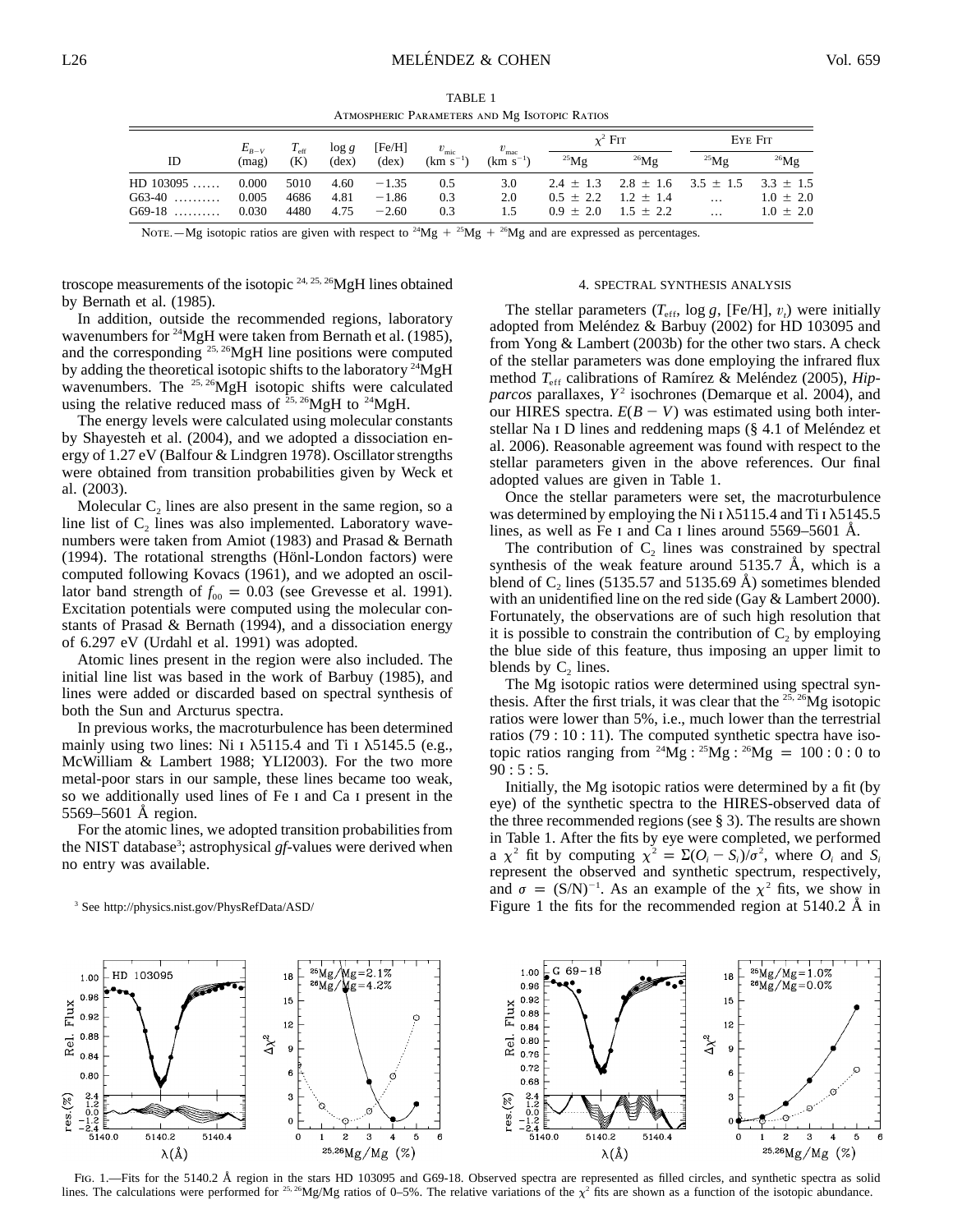

FIG. 2.<sup>26</sup>MgH/<sup>24</sup>MgH as a function of [Fe/H] in halo dwarfs. Filled and open circles represent our results and those by YLI2003, respectively. All models include yields of massive stars (mostly by WW1995). Models including massive stars and intermediate-mass AGB stars (F2003 and AMO2004) are also shown. Note that AMO2004 extrapolated AGB yields for  $Z < 0.004$ , so their results may be unreliable. The model that agrees better with the observed data is the ALC2001 model, which does not include intermediate-mass stars.

the most metal-rich and most metal-poor stars of our sample. The results of the  $\chi^2$  fits are shown in Table 1. As can be seen, the fit by eye compares well with the  $\chi^2$  fit. The errors given in Table 1 are due to statistical errors (the standard deviation between the isotopic ratios of the three recommended regions) and systematic errors of 1% (due to errors in the atmospheric parameters; see, e.g., YLI2003). Our results for HD 103095  $(2^{4}Mg : 2^{5}Mg : 2^{6}Mg = 94.8 : 2.4 : 2.8)$  compare very well with previous visual (fitted by eye) determinations in the literature. For HD 103095, both Tomkin & Lambert (1980) and Barbuy (1985) obtained isotopic ratios of 94 : 3 : 3. More recently, Gay & Lambert (2000) determined 93 : 4 : 3.

### 5. DISCUSSION

Here we discuss how our isotopic ratios compare with chemical evolution models. We compare only the  $26\text{Mg}/24\text{Mg}$  ratio, since the isotopic ratio for  $25Mg$  is more uncertain due to the smaller isotopic shift.

In Figure 2 (*left panel*), we compare our results with the models computed by F2003, both including and neglecting the contribution of intermediate-mass AGB stars. Another model (Alibés et al. 2001, hereafter ALC2001) that includes only massive stars is also shown. A comparison with other models (Ashenfelter et al. 2004, hereafter AMO2004; Goswami & Prantzos 2000) is shown in the right panel. As can be seen, our low isotopic ratios can be explained mostly by massive stars; thus, we find no need to invoke the contribution of intermediate-mass AGB stars at low metallicities. HD 103095 lies slightly above the predicted F2003 curve of massive star nucleosynthesis (although it is in perfect agreement with the ALC2001 model), so this may indicate that at [Fe/H]  $\ge -1.5$ , the contribution from AGB stars begins.

The high isotopic ratios found in metal-poor stars by YLI2003 were interpreted by F2003 as an important contribution of intermediate-mass AGB stars at low metallicities. However, most of the stars with high isotopic  $^{25, 26}$ Mg/Mg ratios in YLI2003 are not bona fide halo dwarfs. We computed the

probability of halo membership following Bensby et al. (2003) and found that a fraction of the metal-poor stars in YLI2003 are actually thick-disk stars. Furthermore, some halo stars have abundance anomalies (e.g., CH stars), or their spectra are abnormal (e.g., double-lined), and they should be removed for a fair comparison with chemical evolution models.

After eliminating the probable thick-disk stars, as well as halo stars with anomalies, we find that only four bona fide halo dwarfs remain from the YLI2003 sample: G39-36, LHS 3780, G113-40, and G86-39. As can be seen in Figure 2 (*right panel*), the results of YLI2003 are in excellent agreement with ours.<sup>4</sup> We have done a similar exercise with the sample of Gay  $\&$ Lambert (2000) and found that the only good unevolved halo star is HD 103095, which is already included in our sample. Lambert & McWilliam (1986) have analyzed the metal-poor ([Fe/H] =  $-1.5$ ) subgiant  $\nu$  Ind, for which they obtained only upper limits of <sup>25, 26</sup>Mg/Mg  $\leq$  3%.

Thus, both our results and the results of YLI2003 suggest a small (or none)<sup>25, 26</sup>Mg contribution of intermediate-mass AGB stars to the Galactic halo. Perhaps the 25, 26Mg yields from AGB stars are lower than in current models (Karakas & Lattanzio 2003). If this is the case, then intermediate-mass AGB stars cannot be invoked to explain the possible variation of the finestructure constant  $\alpha$  (AMO2004). The chemical evolution models used to explain variations in  $\alpha$  require an ad hoc AGBenhanced initial mass function (IMF) in order to produce large amounts of  $25, 26$ Mg (AMO2004). If the correct yields are lower than present calculations, then much larger ad hoc modifications to the IMF would be required.

The calculations of Karakas & Lattanzio (2003) show that the AGB stars that contribute significant amounts of  $25, 26$ Mg are stars with initial masses of  $3-6 M_{\odot}$ . Since these stars have

<sup>&</sup>lt;sup>4</sup> YLI2003 report that G39-36 was observed with a resolving power of  $R =$ 60,000, but their other three metal-poor dwarfs were observed with a lower resolving power of  $R = 35,000$ . For G39-36, we adopted the typical error of 3% quoted by YLI2003, but for the other three dwarfs in their sample, we increased the error to 4% due to the lower resolving power of the observations.